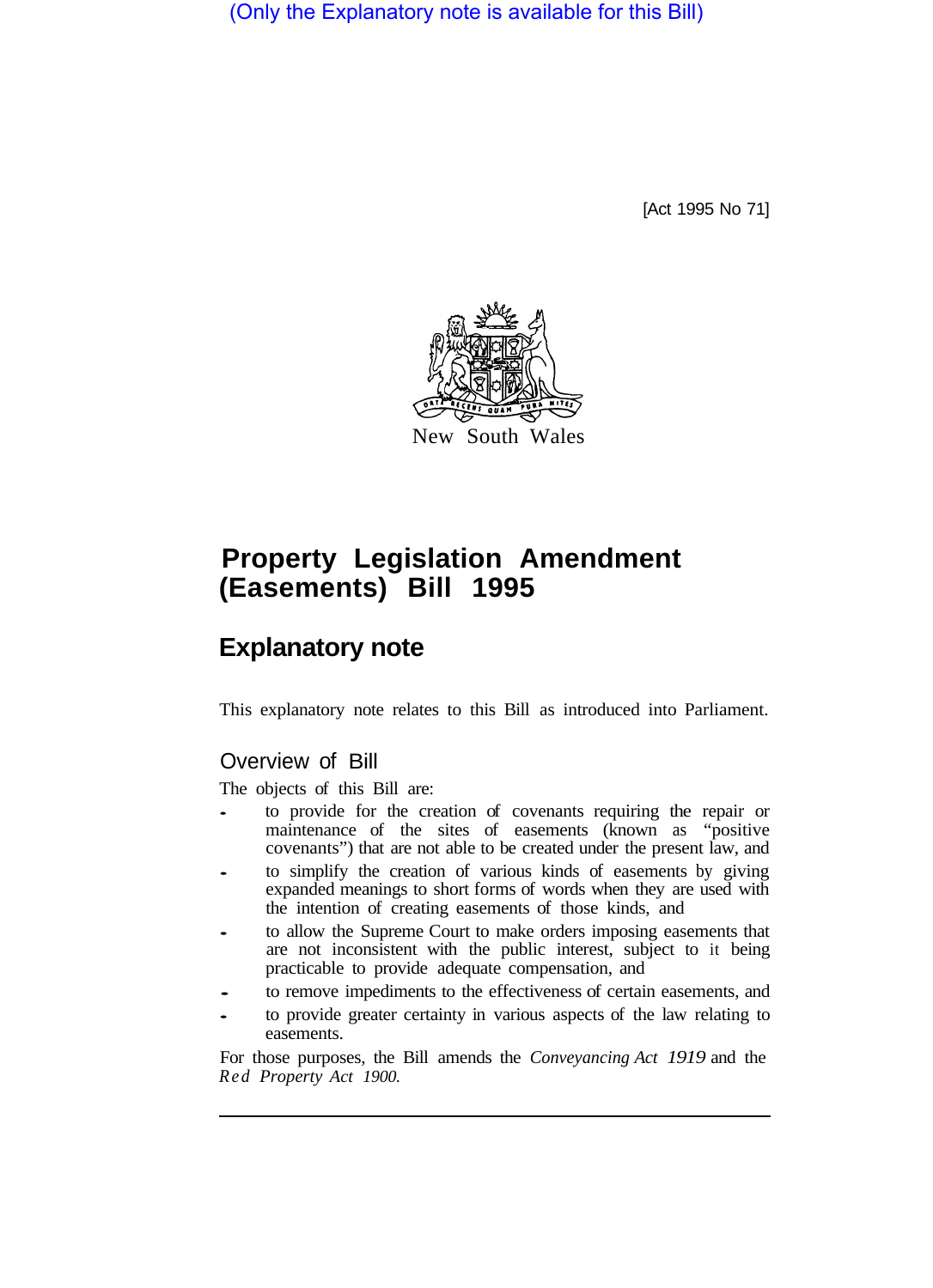Explanatory note

## Outline of provisions

**Clause l** sets out the name (also called the short title) of the proposed Act.

**Clause 2** provides for the commencement of the proposed Act on a day or days to be proclaimed.

**Clause 3** gives effect to the amendments to the *Conveyancing Act 1919.* 

**Clause 4** gives effect to the amendments to the *Real Property Act 1900.* 

## **Schedule 1 Amendment of Conveyancing Act 1919**

#### **Positive covenants for repair and maintenance**

Under common law principles, it is not possible when creating an easement to include a covenant that will automatically impose positive obligations on successors in title each time land having the burden of the easement changes hands. Various devices have been used in an attempt to avoid the problem (such as imposing a contractual obligation requiring each person who disposes of such land to obtain a personal covenant from the next successor in title) but none has been found to be completely satisfactory.

Proposed section 88BA and consequential amendments to sections 87A and 88F will allow covenants that require repair or maintenance of the site of an easement to continue to apply after ownership of the land having the benefit or burden of the covenant changes. **(Schedule 1 [1], [6] and [12])** 

#### **Descriptions of sites of easements and restrictions on land use and of the land burdened or benefited by them**

Instruments creating easements or restrictions on the use of land must clearly indicate their sites and the land burdened or benefited by them or they will be unenforceable because of section 88. However, it is only necessary to show the approximate position of existing tunnels, pipes, conduits, wires or other similar objects that are underground or within or beneath an existing building. It is presently not clear how accurate a description must be of the site of certain easements (such as tracks in use) the position of which may be uncertain or vary over time.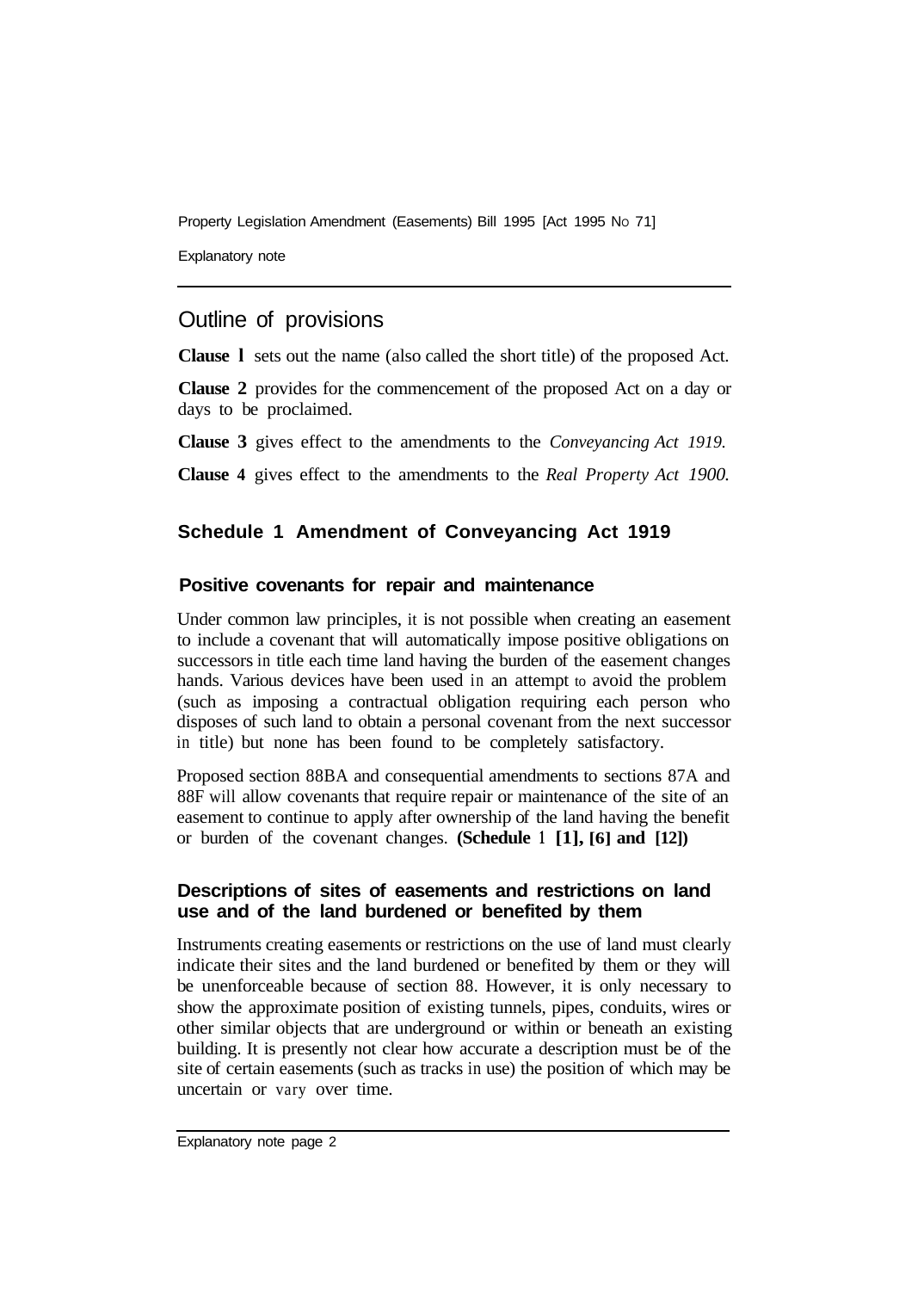Explanatory note

Amendments to section 88 will provide that the land having the burden or benefit of an easement, and the site of an easement, will be adequately specified if it is shown in accordance with regulations made under the *Conveyancing Act 1919* or the *Real Property Act 1900* or (in particular cases) in any other way that is satisfactory to the Registrar-General. **(Schedule 1 [3])** 

#### **Revision of inappropriate provision**

It is inconsistent with the principle that easements continue to apply to successors in title to the land benefited and burdened by them to contemplate that third parties may release, vary or modify them.

Amendments to section 88 remove inappropriate requirements which imply that third parties may release, vary or modify an easement. **(Schedule 1 [2])** 

#### **of short forms of words to create easements that do not benefit other land**

Certain easements (known as easements in gross) do not benefit other land. Examples of these kinds of easements are drainage easements for the benefit of local councils and easements to lay water pipes or to erect transmission lines for the benefit of water or electricity supply authorities.

Section 88A **is** amended to add to the short forms of words that, when used to create easements in gross, are taken to have the expanded meanings set out in Schedule 4A. A power to vary those expanded meanings is also conferred by the amendments to section 88A. **(Schedule 1 [4] and [5])** 

Schedule 4A is amended to insert the additional expanded meanings. **(Schedule 1 [20])** 

#### Cross-easements for party walls

**A** convenient method of creating easernents, profits à prendre and restrictions on the use of land when plans are registered or recorded under the Act is presently provided for by section 88B.

Proposed section 88BB will allow cross-easements for the support of party walls to be created under section 88B simply by registration or recording of a plan that shows a lot boundary within a length of the wall and refers to the wall **as** a "party wall". Such easements will be created even if they apply to different lots owned by the same person. **(Schedule 1 [6])**

Section 181B, which provides for the creation of easements for the support of party walls by assurances of land, is amended so that it ceases to apply when section 88BB commences. Easements created by section 181B before that commencement will not be affected. **(Schedule 1 [17])**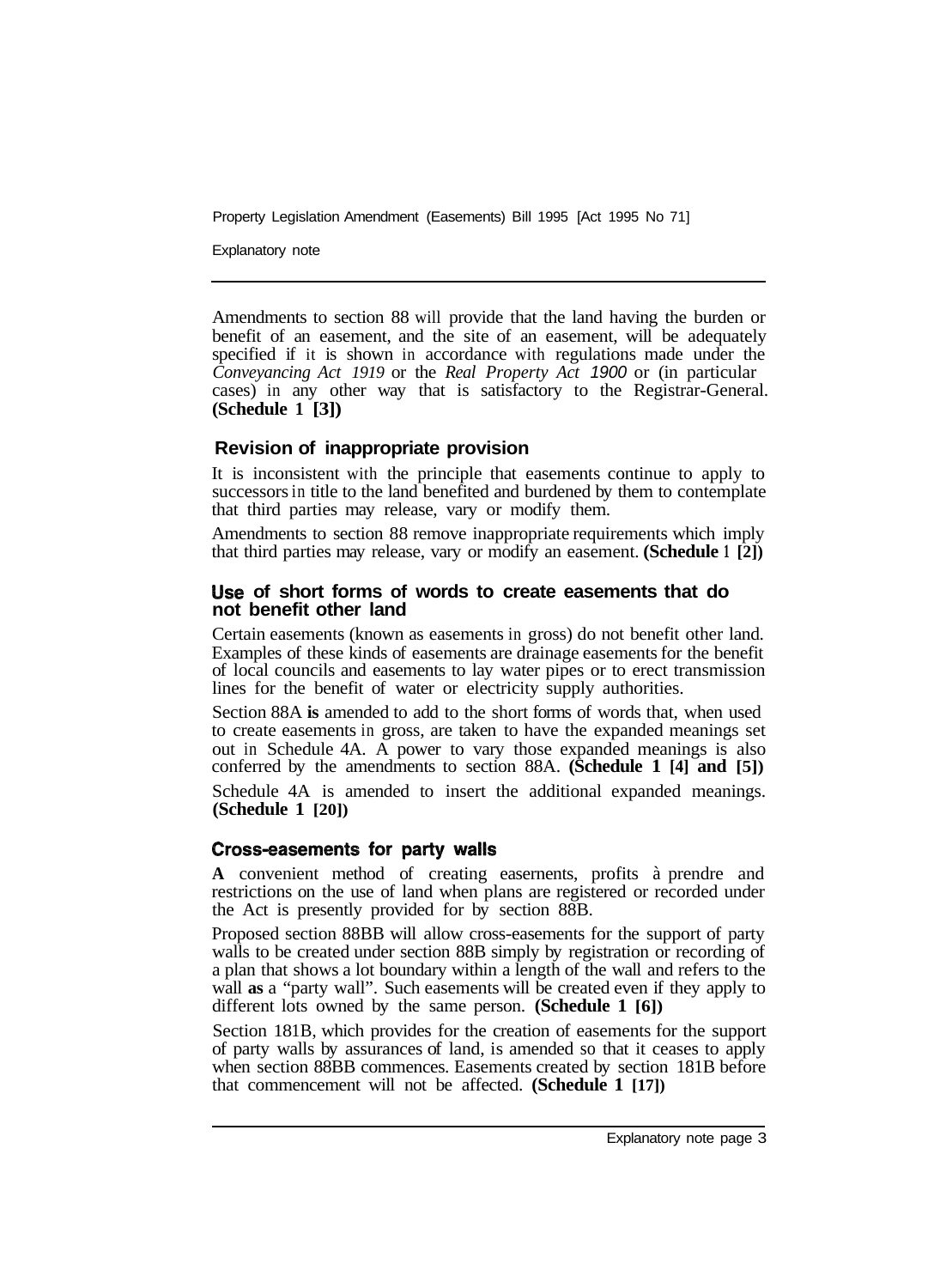Explanatory note

#### **Release of easements on registration of plans**

Although section 88B provides for the creation of easements and other interests on the registration of plans, there is presently no equivalent provision for their being extinguished.

Sections 88B and 195D are amended to allow for the release of easements on registration or recording of a plan under Division 3 of Part 23 of the Act. **(Schedule 1 [7], [ 11] and [19])**

#### **Creation of easements and other interests on recording of plans**

The purpose of section 88B is explained above. The section is directed at the creation of easements and other interests when plans are either registered or recorded under the Act.

Section 88B is amended to make it clear that easements and other interests may be created under that section by plans recorded under the Act in the same way as they may be created by plans registered under the Act. **(Schedule 1 [8[)**

#### **Effect of merger of ownership on easements created under section 88B**

Common law principles have the result of preventing the creation of easements that benefit and burden land owned by the same person and of extinguishing an easement that has been created if the land benefited and burdened by the easement becomes owned by the same person at any time after the easement was created. Use of section 88B has always been intended to be excepted from those consequences.

Section 88B is amended to make it clear that an easement or other interest created under that section is not affected when only part of the land having the benefit of the easement comes into the same ownership as the parcel of land having the burden of the easement. **(Schedule 1 [9] and [10]** 

#### **Creation of easements on application to Supreme Court**

Proposed section 88K provides that the Supreme Court may impose an easement burdening land if the easement is reasonably necessary for the effective use or development of other land that will have the benefit of the easement and use of the land in accordance with the easement would not be inconsistent with the public interest. The applicant for an order imposing such an easement must bear the costs of the application and must establish that all reasonable attempts have been made to acquire the easement before the Court will impose it.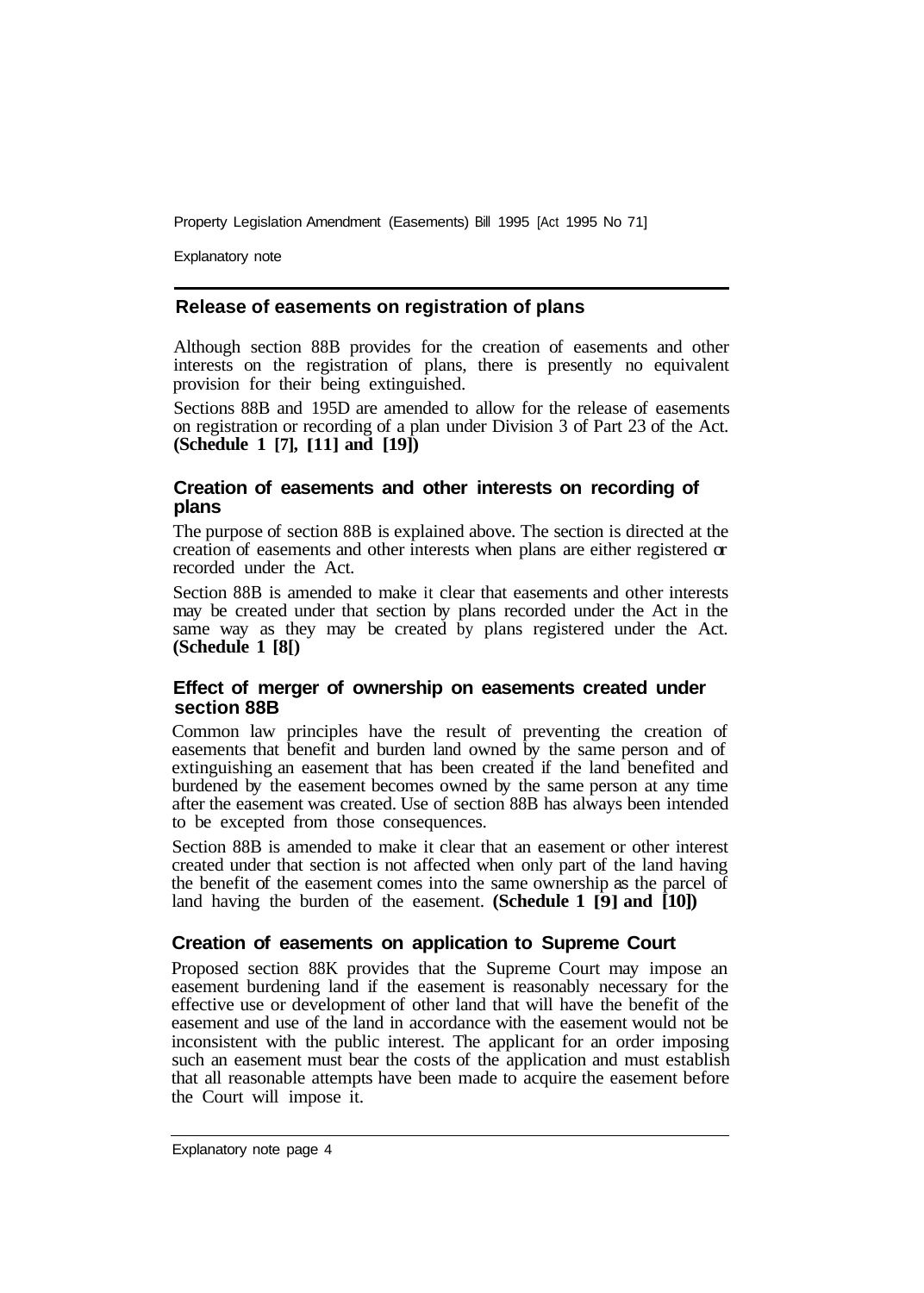Explanatory note

Provision is also made for the payment of compensation to be assessed by the Court and for the release and modification of such an easement by the persons affected and benefited by it. Easements created under the proposed section may also be extinguished or modified by the Court under section 89 of the Act. **(Schedule 1 [13])** 

#### **Use of short forms of words to create easements for the benefit of other land**

Section 181A contains short forms of words that, when used to create easements for the benefit of other land, are taken to have the expanded meanings set out in Schedule 8. The section and Schedule are amended to add to the short forms.

A power to vary those meanings **is** also conferred by the amendments to section 18 1A. **(Schedule 1 [14], [15], [16], [21]** and **[22])** 

## **Abolition of defunct committee**

Section 184 provides for a committee having the function of devising additional expanded meanings required to be given to short forms of words used to describe easements. The section is repealed because the committee has ceased to function. **(Schedule 1 [18])** 

## **Schedule 2 Amendment of Real Property Act 1900**

### **Easements affecting estate or interest of registered proprietor even though unrecorded or misdescribed**

Section 42 declares the extent to which the estate or interest in land of a registered proprietor is paramount if it is recorded in a folio of the Register kept under the Act.

The section is amended *so* as to specify separately the easements that will affect such an estate or interest, even though they are omitted from or are misdescribed in the folio. Such an easement must have subsisted when the land concerned was brought under the Act or have been validly created under an Act at or after that time. In the case of an easement that is omitted. it does not make any difference if the easement has never been recorded in the folio or, although previously recorded, it is omitted from the folio because of an administrative error.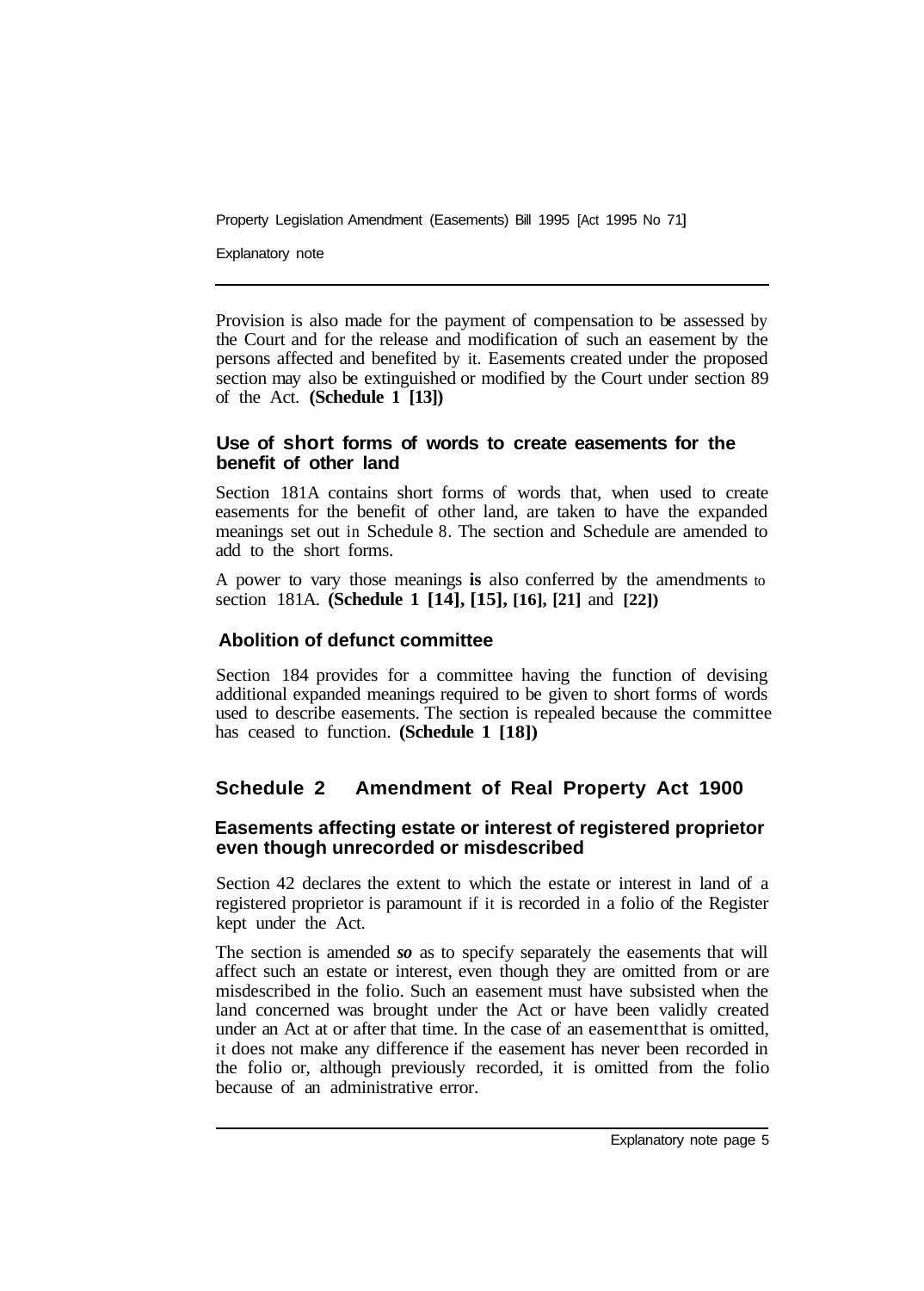Explanatory note

The amendment is consistent with the decision of the New South Wales Court of Appeal in *Dobbie & Anor v Davidson & Ors* (1991) 23 NSWLR 625. **(Schedule 2 [1] and [2])**

## **servient tenement Easement (and profit a pendre) to be recorded on folio for**

Subject to a limited number of exceptions (such as that relating to easements referred to above), interests registered under the Act need to be recorded on the folio for the land affected by them if they are to be enforceable against the registered proprietor of an estate or another interest in land recorded in that folio.

Section 47 is amended to confirm that the Registrar-General must enter particulars of a registered easement (or profit à prendre) on the folio for the land to be burdened by the easement (or profit à prendre) and on any folio for the land benefited. **(Schedule 2 [3])** 

## **Variation of a registered easement**

At present, there is no direct way provided by the Act for varying the terms or site of an easement after it has been registered. However, it may be wholly or partly released under section 47 (6).

Section 47 is amended to provide a simple procedure for the variation, by registration of a memorandum of variation, of an easement registered under the Act. **(Schedule 2 [4])** 

## **Effect of partial merger of ownership on easements**

The consequence of common law principles resulting in an easement being extinguished if separate parcels of land burdened and benefited by it come within the same ownership is mentioned above.

Section 47 is amended to make it clear that, when only part of the land having the benefit of an easement recorded in the Register kept under the Act comes into the same ownership as a separate parcel of land having the burden of the easement, the easement continues to apply. **(Schedule 2 [5])**